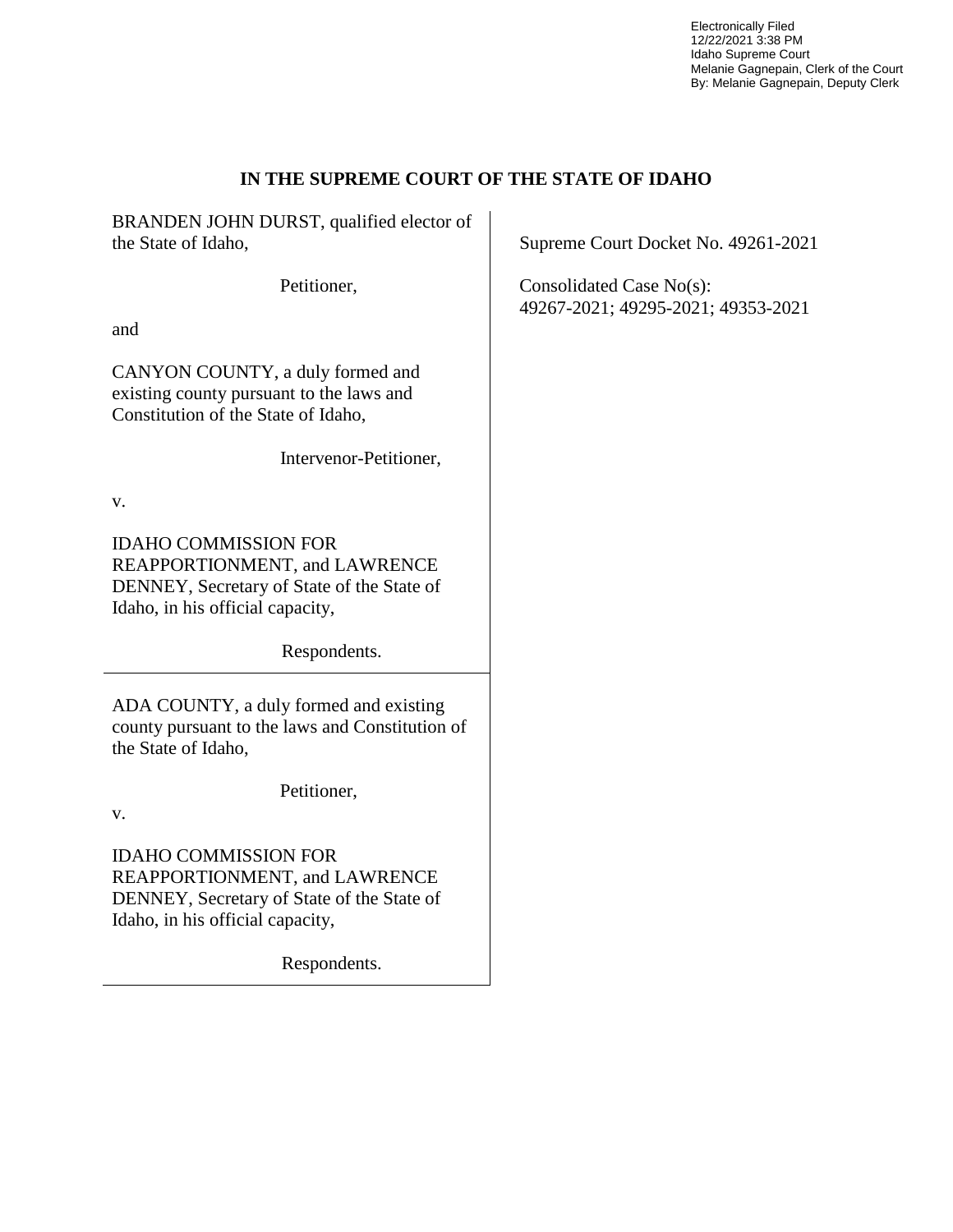SPENCER STUCKI, registered voter pursuant to the laws and Constitution of the State of Idaho,

Petitioner,

v.

IDAHO COMMISSION FOR REAPPORTIONMENT, and LAWRENCE DENNEY, Secretary of State of the State of Idaho, in his official capacity,

Respondents.

CHIEF J. ALLAN, a registered voter of the State of Idaho and Chairman of the Coeur d'Alene Tribe, and DEVON BOYER, a registered voter of the State of Idaho and Chairman of the Shoshone-Bannock Tribes,

Petitioners,

v.

IDAHO COMMISSION FOR REAPPORTIONMENT, and LAWRENCE DENNEY, Secretary of State of the State of Idaho, in his official capacity,

Respondents.

## **INTERVENOR-PETITIONER CANYON COUNTY'S OPENING BRIEF**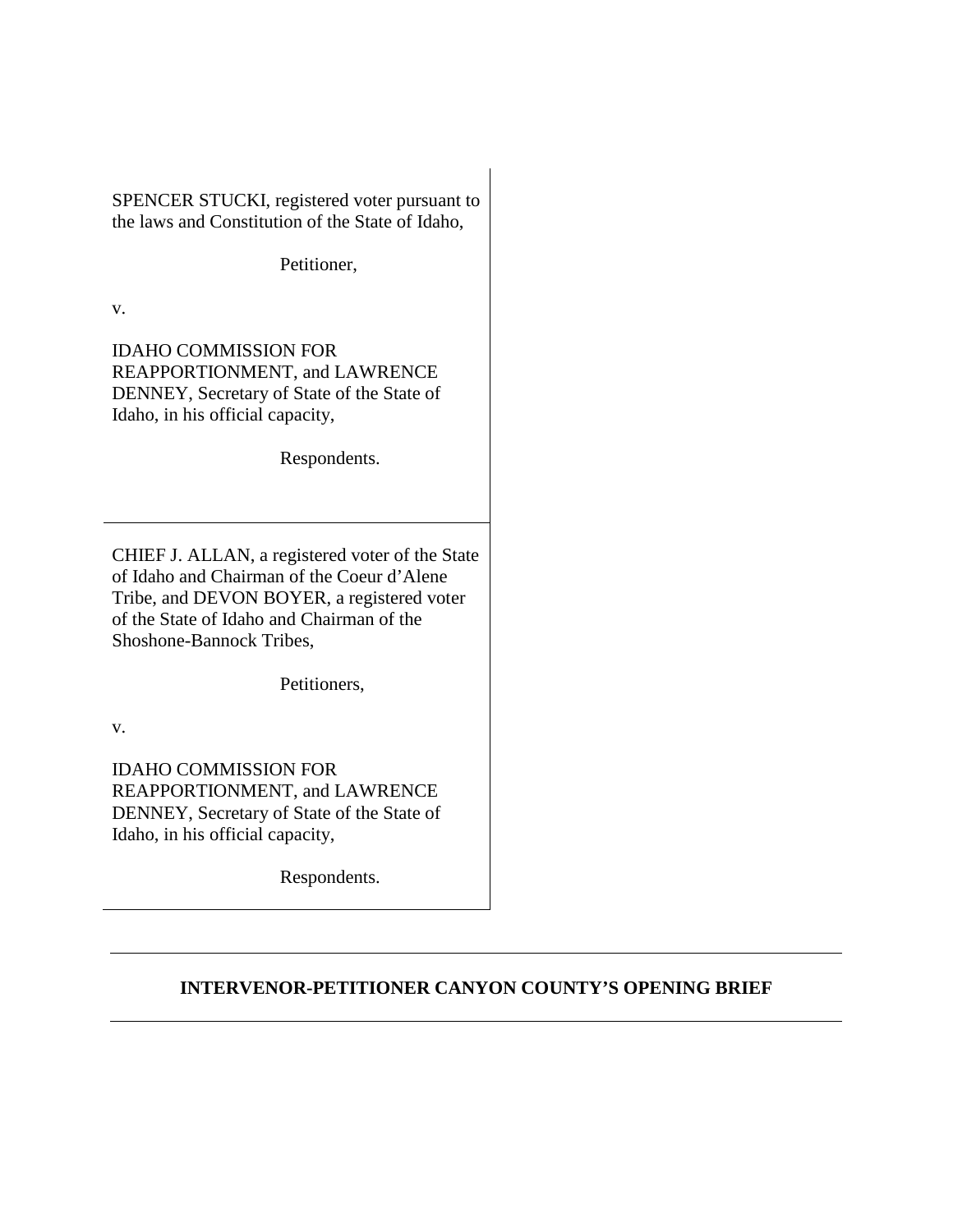BRYAN F. TAYLOR Canyon County Prosecuting Attorney ALEXIS KLEMPEL Deputy Prosecuting Attorney 1115 Albany Street Caldwell, Idaho 83605 civilefile@canyoncounty.id.gov *Attorneys for Intervenor-Petitioner* 

JAN M. BENNETTS Ada County Prosecuting Attorney LORNA K. JORGENSEN LEON J. SAMUELS Deputy Prosecuting Attorneys 200 W. Front Street, Room 3191 Boise, Idaho 83702 civilpafiles@adaweb.net *Attorneys for Petitioner Ada County* 

BRYAN D. SMITH BRYAN N. ZOLLINGER Smith, Driscoll & Associates, PLLC 414 Shoup Avenue PO Box 50731 Idaho Falls, Idaho 83405 bds@eidaholaw.com *Attorneys for Petitioner Branden Durst* 

SPENCER E. STUCKI 5046 Independence Avenue Chubbuck, Idaho 83202 commffelect@gmail.com *Pro Se Petitioner*

DEBORAH FERGUSON CRAIG H. DURHAM 223 North  $6<sup>th</sup>$  Street, Ste. 325 Boise, Idaho 83702 daf@fergusondurham.com chd@fergusondurham.com *Attorneys for Petitioner Chief J. Allan and Devon Boyer*

HON. LAWRENCE G. WASDEN Idaho Attorney General BRIAN P. KANE Chief Deputy STEVEN L. OLSEN Chief of Civil Litigation MEGAN A. LARRONDO ROBERT A. BERRY CORY M. CARONE Deputy Attorneys General PO Box 83720 Boise, ID 83720-0010 megan.larrondo@ag.idaho.gov robert.berry@ag.idaho.gov cory.carone@ag.idaho.gov *Attorneys for Respondents*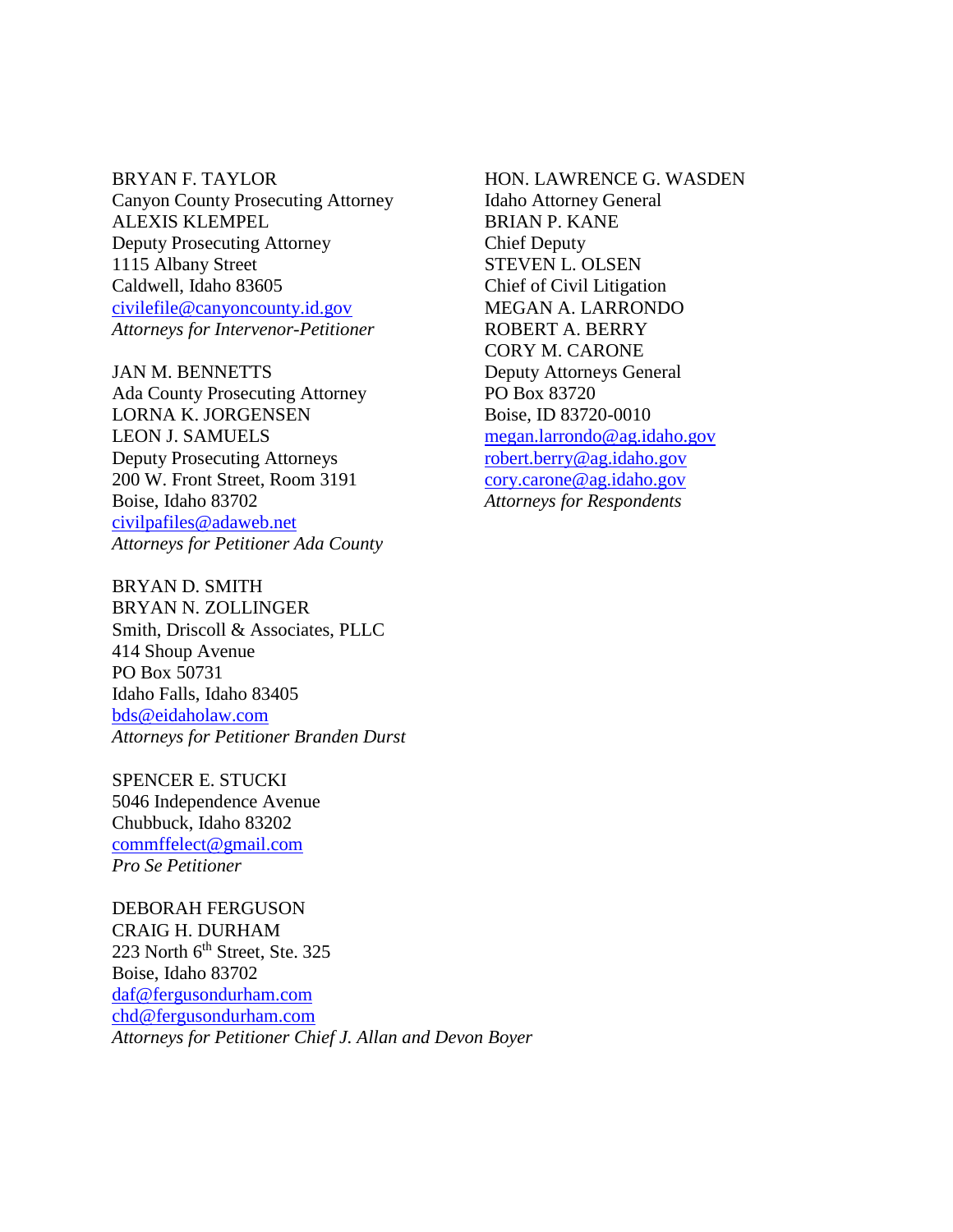## **TABLE OF CONTENTS**

| Map L03 violates the Idaho Constitution because it divides more counties than required to<br>$\mathbf{I}$ . |
|-------------------------------------------------------------------------------------------------------------|
| II. The Court should clarify or expand the interpretation of the Idaho Constitution to consider             |
|                                                                                                             |
|                                                                                                             |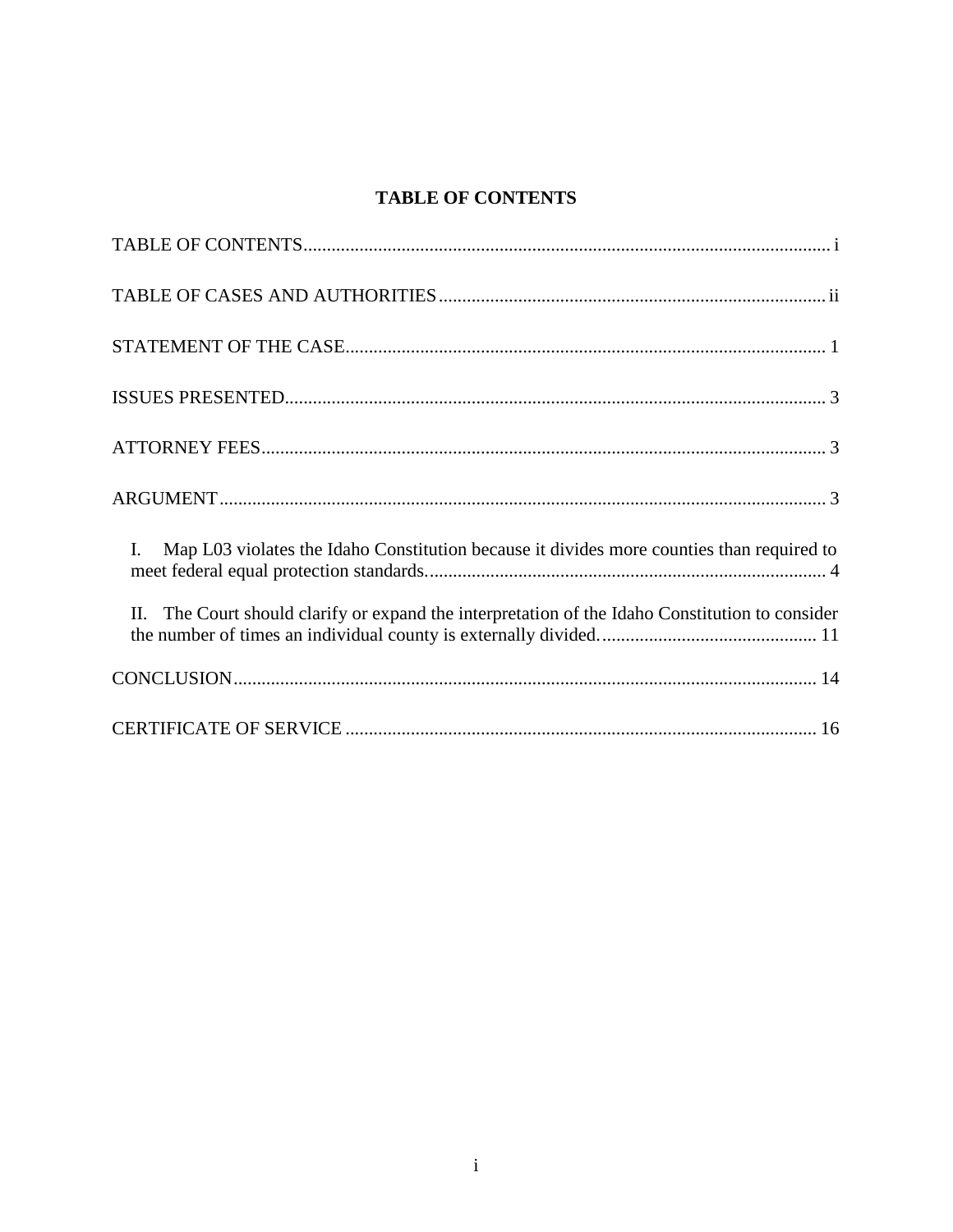## TABLE OF CASES AND AUTHORITIES

## **Cases**

| Bingham County v. Idaho Commission for Reapportionment 137 Idaho 870 (2002) 13, 15, 16, 17    |
|-----------------------------------------------------------------------------------------------|
|                                                                                               |
|                                                                                               |
|                                                                                               |
| Harris v. Arizona Independent Redistricting Comm'n, 578 U.S. 253, 136 S.Ct. 1301 (2016) 5, 10 |
|                                                                                               |
|                                                                                               |
|                                                                                               |
| Twin Falls County v. Idaho Comm'n on Redistricting, 152 Idaho 346 (2012)  4, 5, 7, 8, 9       |
| <b>Statutes</b>                                                                               |
|                                                                                               |
|                                                                                               |
|                                                                                               |
|                                                                                               |

## **Rules**

# **Constitutional Provisions**

|--|--|--|--|--|--|--|--|--|--|--|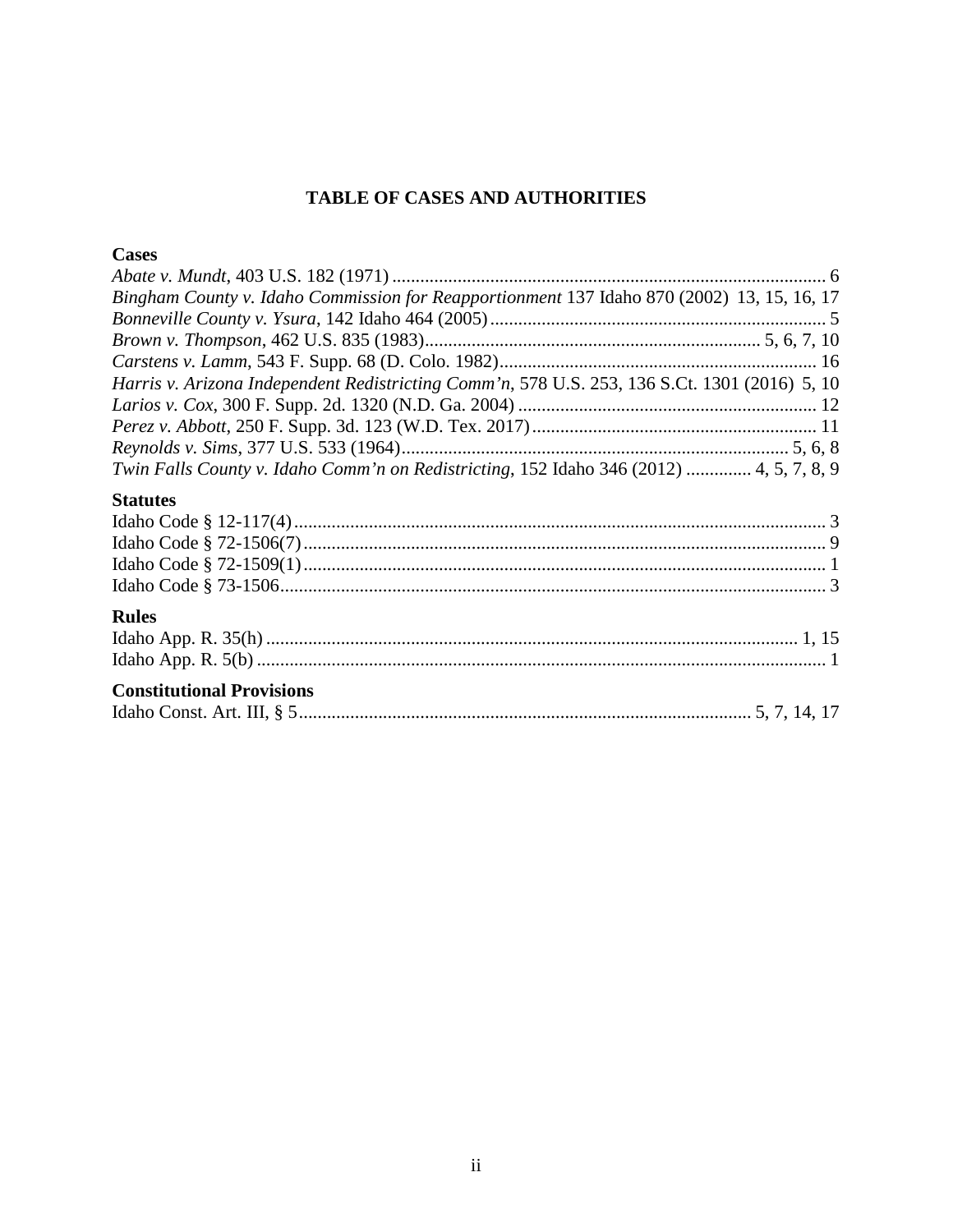#### **STATEMENT OF THE CASE**

In this consolidated original action, Petitioners challenge the lawfulness of a legislative apportionment map known as Map L03 adopted by one of the Respondents, the Idaho Commission for Reapportionment ("Commission"). These challenges are brought pursuant to Article III, section 2(5) of the Idaho Constitution, Idaho Code section 72-1509(1), and Idaho Appellate Rule 5(b).

Intervenor-Petitioner Canyon County ("Petitioner Canyon County") herein adopts by reference, pursuant to Idaho Appellate Rule 35(h), Section I of Petitioner Ada County's Brief. *See* (Petitioner Ada County's Brief ("Br.") at 1-4.) In addition, Petitioner Canyon County offers the following facts.

In its Final Report, the Commission recognized its duty to comply with equal protection standards and minimize county divisions as "threshold standards" for creating a legislative apportionment map. (Final Report at 10.) On the topic of county divisions, the Commission wrote, "When a county must be divided to create legislative districts, *internal divisions*, which create districts wholly contained within a county, are favored over *external divisions*, which create districts that combine part of the county with another county." (*Id*. at 8 (emphasis in original).)

With its threshold standards in mind, the Commission evaluated not only Map L03, but also several maps submitted by the public. (*Id*. at 11-12.) The Commission found that three

### INTERVENOR-PETITIONER CANYON COUNTY'S OPENING BRIEF - 1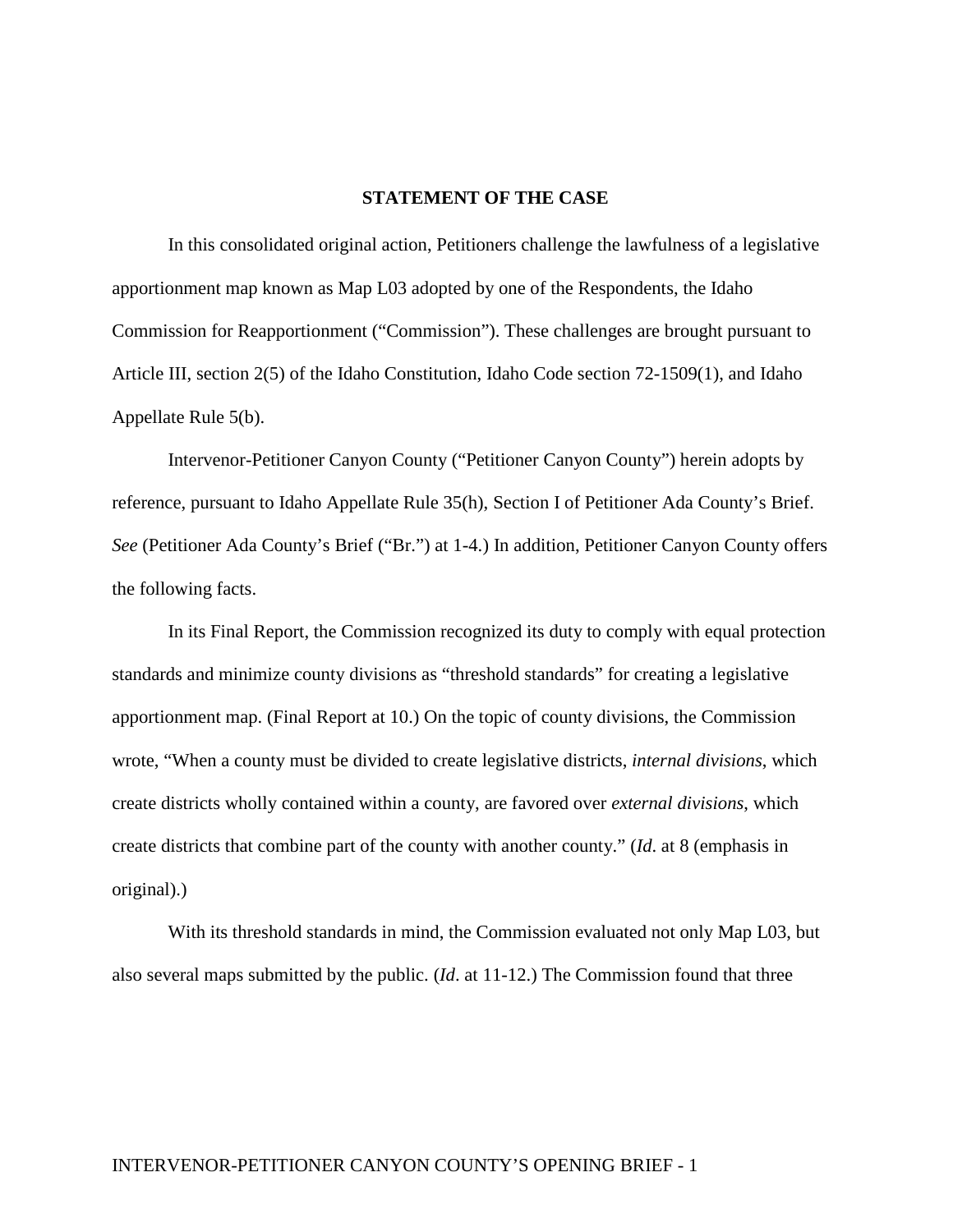maps—L075, L076, and L079—had maximum population deviations of ten percent or less.<sup>1</sup> (*Id*. at 13.) The Commission further noted, however, that those plans "stand on dubious equal protection grounds" but did not find that any were submitted "for improper purposes." (*Id*. at 13, 15.) The Commission's foremost concern appears to be that Maps L075, L076, and L079 are all underpopulated districts one through six in Northern Idaho. (*Id*. at 13, 16-18.) In each of those maps, districts one through six are made up of Boundary, Bonner, Kootenai, Shoshone, Benewah, and Latah counties. *See* (Maps L075, L076, and L079 attached to Petitioner Canyon County's and Petitioner Ada County's petitions). Those six counties have a combined population of 272, 744, or 15.9 percent of the state's population. *See* Idaho Legislature, *Population Count by County*, https://legislature.idaho.gov/wp-content/uploads/redistricting/2021/Counties.pdf (accessed Dec. 20, 2021).

Ultimately, the Commission adopted Map L03 which apportions three wholly internal districts in Canyon County and divides the remaining thirty percent of Canyon County residents among three external districts. *See* (Final Report at 44-53, 71-73). Previously, Canyon County had four wholly internal districts. *See* Idaho Legislature, *Map L93* (adopted in 2012) https://legislature.idaho.gov/wp-content/uploads/redistricting/2011/L93.pdf (accessed Dec. 20, 2021).

//

<sup>&</sup>lt;sup>1</sup> "Maximum population deviation 'expresses the difference between the least populous district and most populous district in terms of the percentage those districts deviate from the ideal district size. (The ideal district size is calculated by dividing the total population by the number of districts.)'" (Final Report at 6 (quoting *Bonneville County v. Ysursa*, 142 Idaho 464, 474 n.1 (2005).)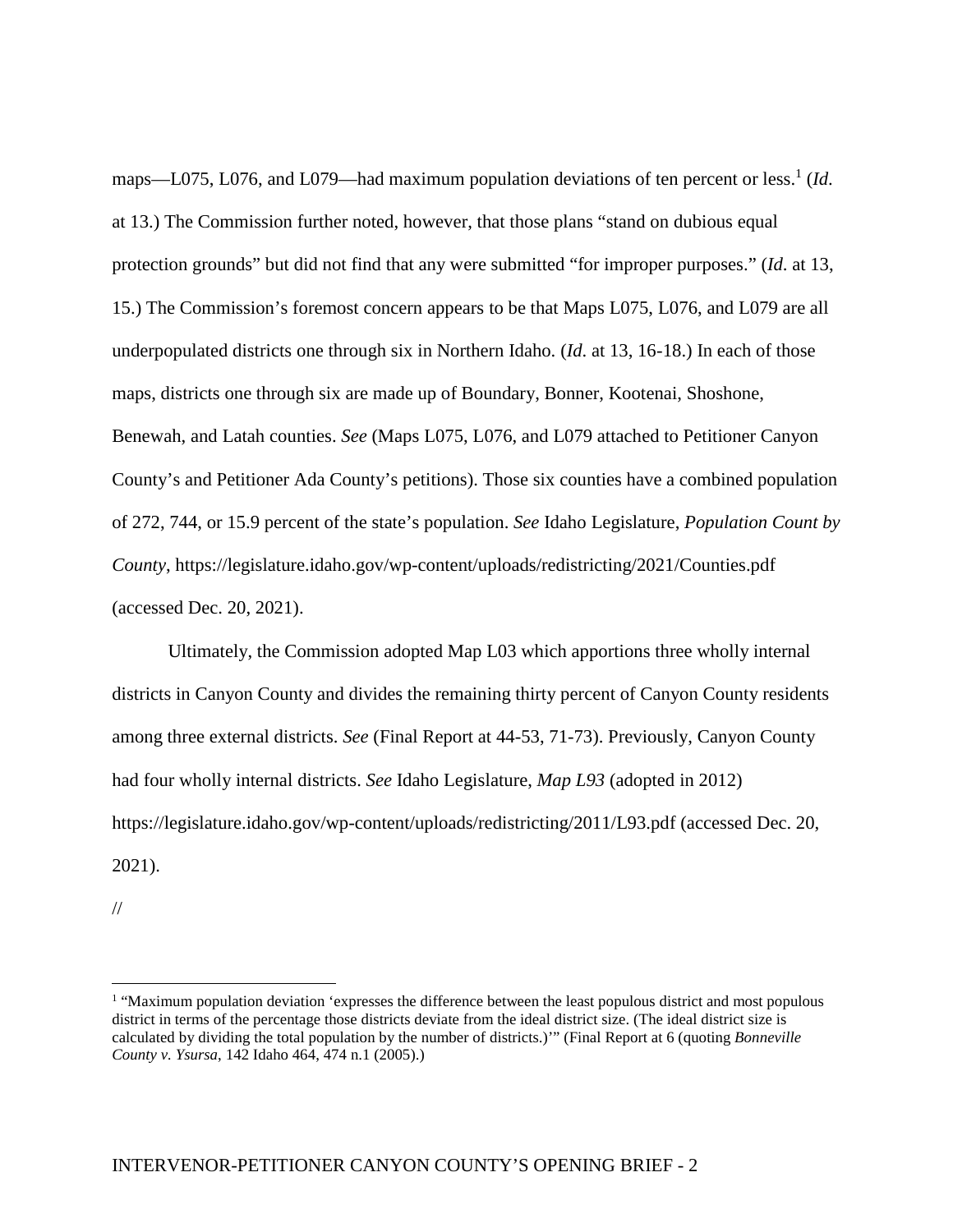#### **ISSUES PRESENTED**

- 1. To comply with state and federal constitutional standards, a legislative apportionment plan generally may not have a maximum deviation over ten percent and must divide as few counties as possible. Map L03 divides eight counties, but other maps with maximum deviations under ten percent divide seven. Is Map L03 constitutional?
- 2. In Idaho, a legislative apportionment plan may only divide counties to comply with equal protection standards. Some counties must be divided once to comply. Does the Idaho Constitution prohibit additional divisions that are not necessary to comply with equal protection standards?

#### **ATTORNEY FEES**

To the extent that the Court interprets the provisions of Idaho Code section 12-117(4) to be mandatory, Petitioner Canyon County requests reasonable attorney's fees, witness fees, and other reasonable expenses as required by law.

#### **ARGUMENT**

It is clear from the Commission's Final Report that the Commission worked diligently in crafting Map L03. What Justice Jim Jones wrote of the 2012 Commission is equally true of the Commission here: "the Commission performed in an exemplary fashion […]. It made detailed findings of fact, clearly explaining how the plan was developed, the steps it took to comply with one-person, one-vote requirements, its rationale for dividing or splitting counties, and how it applied the legislative guidelines in I.C. § 73-1506." *Twin Falls*, 152 Idaho at 351-52 (J. Jones, J., dissenting). Petitioner Canyon County does not wish to minimize the Commission's work, but rather asks this Court to hold that more leeway exists in the one-person, one-vote requirements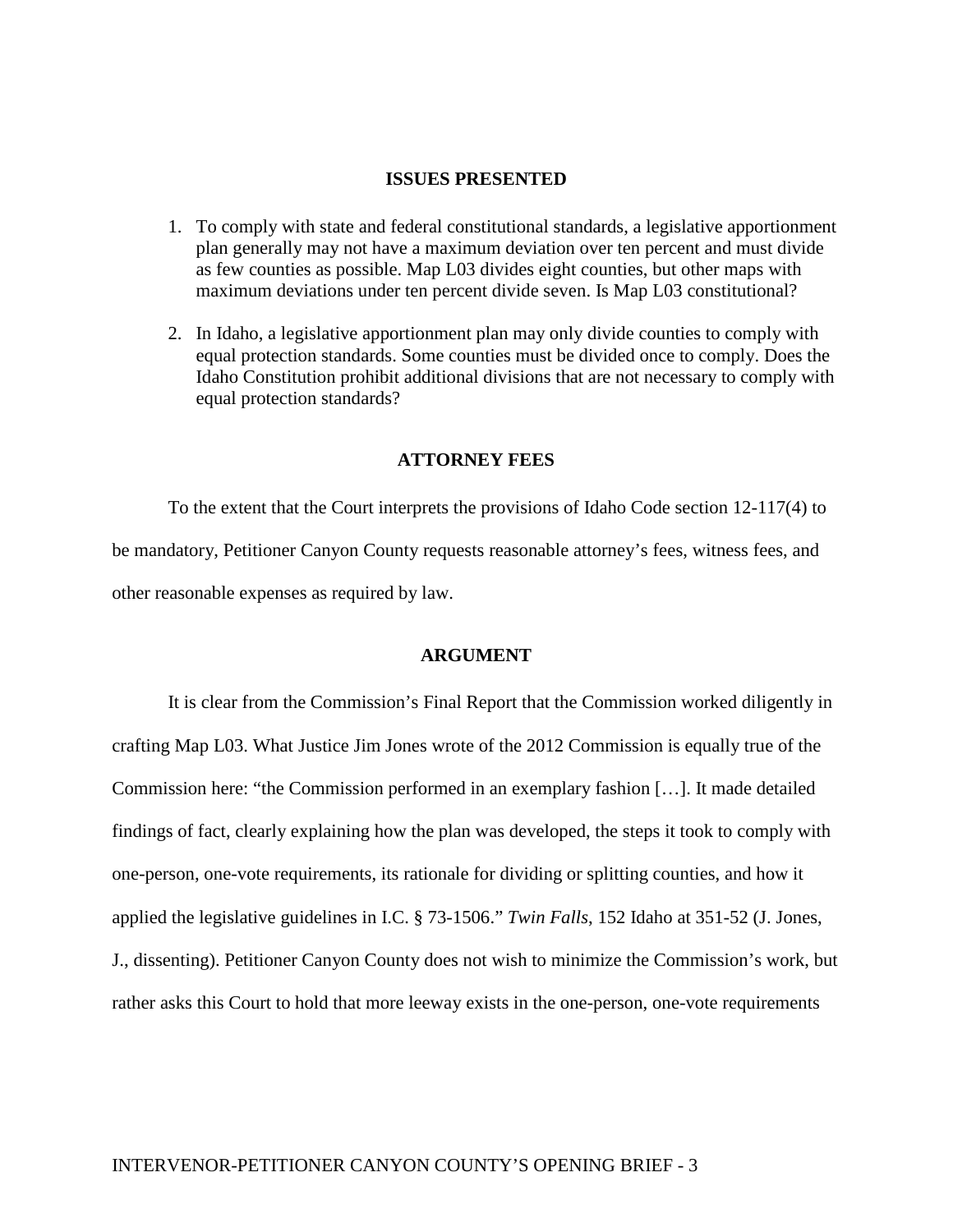than was applied by the Commission, and that properly applying that leeway allows for fewer divided counties, better complying with the Idaho Constitution.

### **I. Map L03 violates the Idaho Constitution because it divides more counties than required to meet federal equal protection standards.**

Because maps exist which divide only seven counties and still comply with equal protection standards, Map L03—which divides eight counties—is unconstitutional. This is not to suggest, however, that the Commission be required to adopt one of those existing maps rather than create a new map or modify a different existing map. The Idaho Constitution requires:

> A senatorial or representative district, when more than one county shall constitute the same, shall be composed of contiguous counties, *and a county may be divided in creating districts only to the extent it is reasonably determined by statute that counties must be divided to create senatorial and representative districts which comply with the constitution of the United States*. A county may be divided into more than one legislative district when districts are wholly contained within a single county. No floterial district shall be created. Multi-member districts may be created in any district composed of more than one county only to the extent that two representatives may be elected from a district from which one senator is elected. The provisions of this section shall apply to any apportionment adopted following the 1990 decennial census.

Idaho Const. Art. III, § 5 (emphasis added). The emphasized provision "prohibits the division of

counties *except* to meet the constitutional standards of equal protection." *Twin Falls County v.* 

*Idaho Comm'n on Redistricting*, 152 Idaho 346 (2012) (quoting *Bonneville County v. Ysura*, 142

Idaho 464, 471 (2005)) (emphasis added).

Meeting equal protection standards means one person, one vote, but "[m]athematical

exactness or precision" is not required. *Reynolds v. Sims*, 377 U.S. 533, 558, 577 (1964). In the

absence of illegitimate considerations in creating a reapportionment plan, a plan with a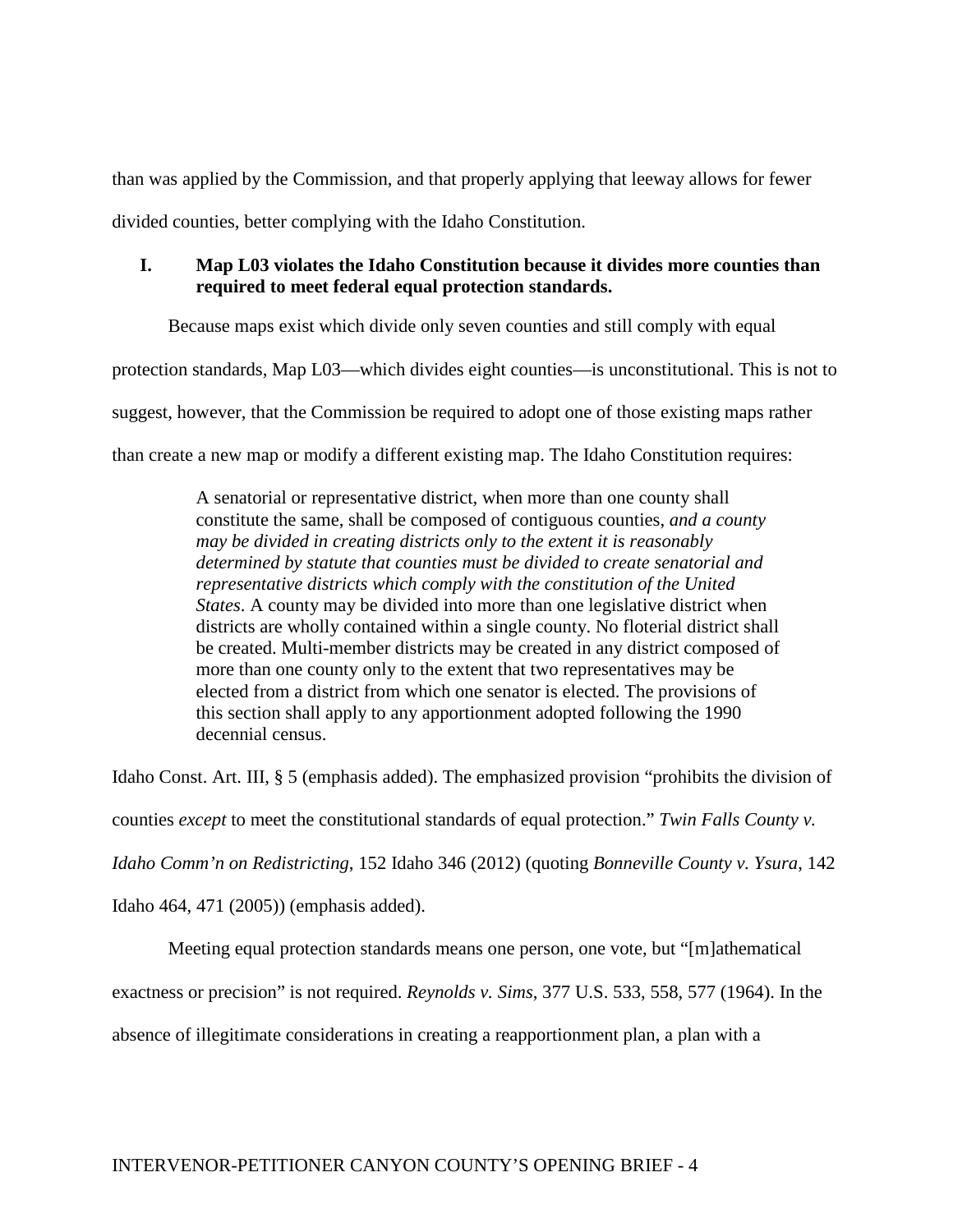maximum population deviation under ten percent—considered a "minor" deviation—complies with equal protection standards. *Harris v. Arizona Independent Redistricting Comm'n*, 578 U.S. 253, 136 S.Ct. 1301, 1307 (2016). For this reason, "attacks on deviations under 10% will succeed only rarely, in unusual cases." *Id*. (noting that states need not justify deviations of 9.9%).

Even plans with deviations over 10% may be constitutionally permissible when created to achieve a rational state purpose. *See Brown v. Thompson*, 462 U.S. 835, 843-44 (1983). Rational state purposes include maintaining political subdivisions like counties. *See, e.g., Reynolds v. Sims*, 377 U.S. at 575, 578 (1964); *Abate v. Mundt*, 403 U.S. 182, 185 (1971) (holding that "a desire to preserve the integrity of political subdivisions may justify an apportionment plan which departs from numerical equality"). Thus, Idaho's constitutional mandate against dividing counties may in some instances justify a maximum deviation over 10% and conform such a plan to equal protection standards. This mandate is similar to the type of justification considered by the United States Supreme Court in *Brown*.

In *Brown*, the Court considered an apportionment plan which sought to comply with the Wyoming State Constitution's requirement that each county have at least one legislator in each house. *Id*. at 837. The plan in question had an average deviation of sixteen percent and a maximum deviation of ninety percent because it provided the state's least populous county with its own legislator rather than combining that county with another to form a legislative district. *Id*. at 838-39. The Supreme Court affirmed the district court's determination that dilution of votes was *de minimis* under the plan even though the deviation was "more than minor." *Id*. at 841, 843. In so holding, the Court reasoned, "There also can be no question that Wyoming's constitutional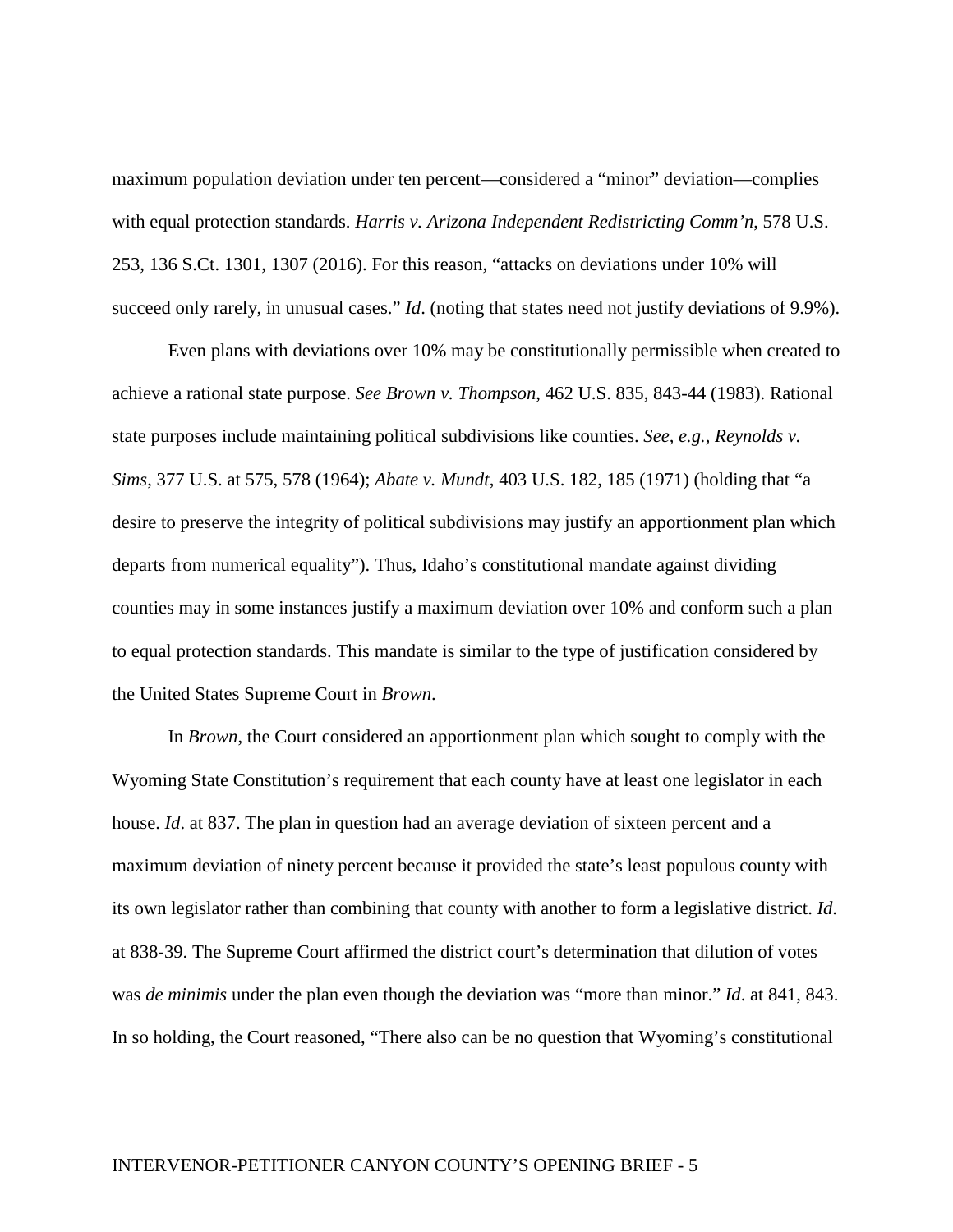policy—followed since statehood—of using counties as representative districts and ensuring that each county has one representative is supported by substantial and legitimate state concerns." *Id*. at 843. The Court also noted that Wyoming had pursued its state interest in a consistent manner "free from any taint of arbitrariness or discrimination." *Id*. (internal citation omitted). This general principle that state constitutional policies related to political subdivisions, applied consistently, constitute legitimate state concerns that justify deviations from a strict one-person, one-vote plan rings true in Idaho. Like Wyoming, Idaho has a constitutional policy related to county representation that has been followed since statehood. *Twin Falls*, 152 Idaho at 347-48 (2012).

In *Twin Falls*, the Idaho Supreme Court considered the issue of maintaining political subdivisions and the balance between Article III, section 5 of the Idaho Constitution and equal protection standards. There, the redistricting plan adopted by the commission had a maximum population deviation under ten percent and divided twelve counties. *Twin Falls*, 152 Idaho at 350. Other plans also complied with equal protection standards but divided fewer counties. *Id*. The *Twin Falls* Court, therefore, held that the adopted plan was unconstitutional under the Idaho Constitution because it divided more counties than required. *Id*. In reaching this decision, the Court opined,

> If one plan that complies with the Federal Constitution divides eight counties and another that also complies divides nine counties, then the extent that counties must be divided in order to comply with the Federal Constitution is only eight counties. It could not be said that dividing one more county was necessary to comply with the Constitution.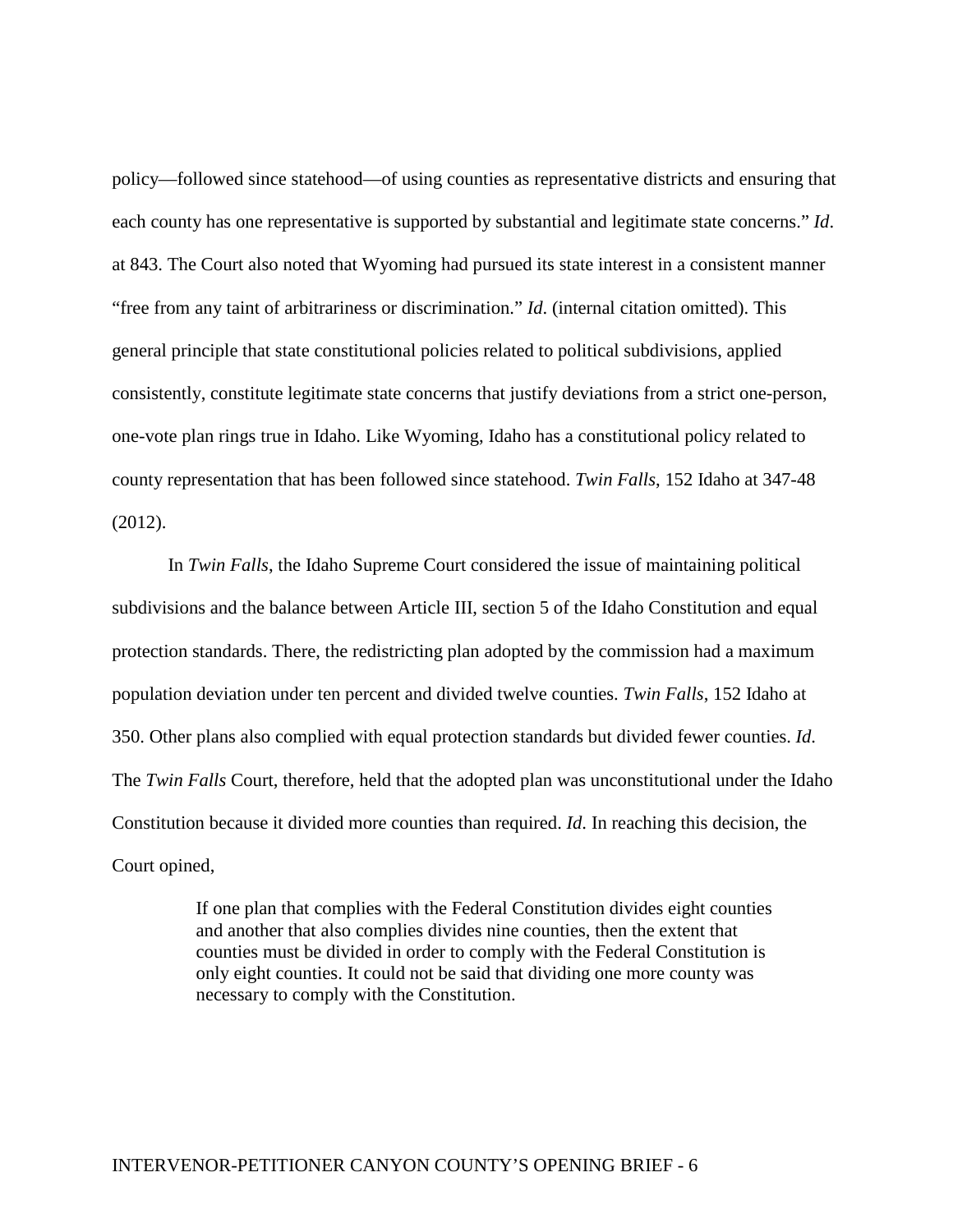*Id*. The Court further noted that while the commission had discretion to decide which of two counties it must split, it did not have discretion to decide how many counties to divide. *Id*. at 351.

Here, the Commission was presented with at least three maps which more successfully pursued Idaho's constitutional interest in keeping counties intact and at least two of which *prima facie* complied with the Equal Protection Clause of the United States Constitution. There is no evidence that population was not the starting point and controlling criterion—along with maintaining county boundaries—for any of those maps, *see Reynolds*, 377 U.S. at 567, 578, nor is there any evidence that any of those plans were created for some irrational or improper purpose. In spite of this lack of evidence, the Commission concluded that maps L075, L076, and L079 "stand on dubious equal protection grounds." (Final Report at 13.) Though the Commission may have no burden as a "challenger" to prove those plans are unconstitutional, this Court should not assume the Commission's conclusion is correct. Rather, given that the plans are *prima facie* constitutional and neither this Court nor the Commission know of any evidence to rebut that presumption, *Twin Falls* controls—if "only seven counties needed to be divided in order to comply [with equal protection standards], then a plan that divides eight counties would violate [the Idaho Constitution]." *Twin Falls*, 152 Idaho at 350.

Respondents appear to ask this Court to defer to the Commission in all respects, including adopting its conclusion regarding the constitutionality of Maps L075, L076, and L079. In Respondents' brief in response to Petitioners Ada County and Braden Durst, this request is often made with no authority, but Respondents do twice rely on the Court's decision in *Bonneville County*. (Respondents' Br. filed on December 16, 2021 ("Respondents' Br.") at 16,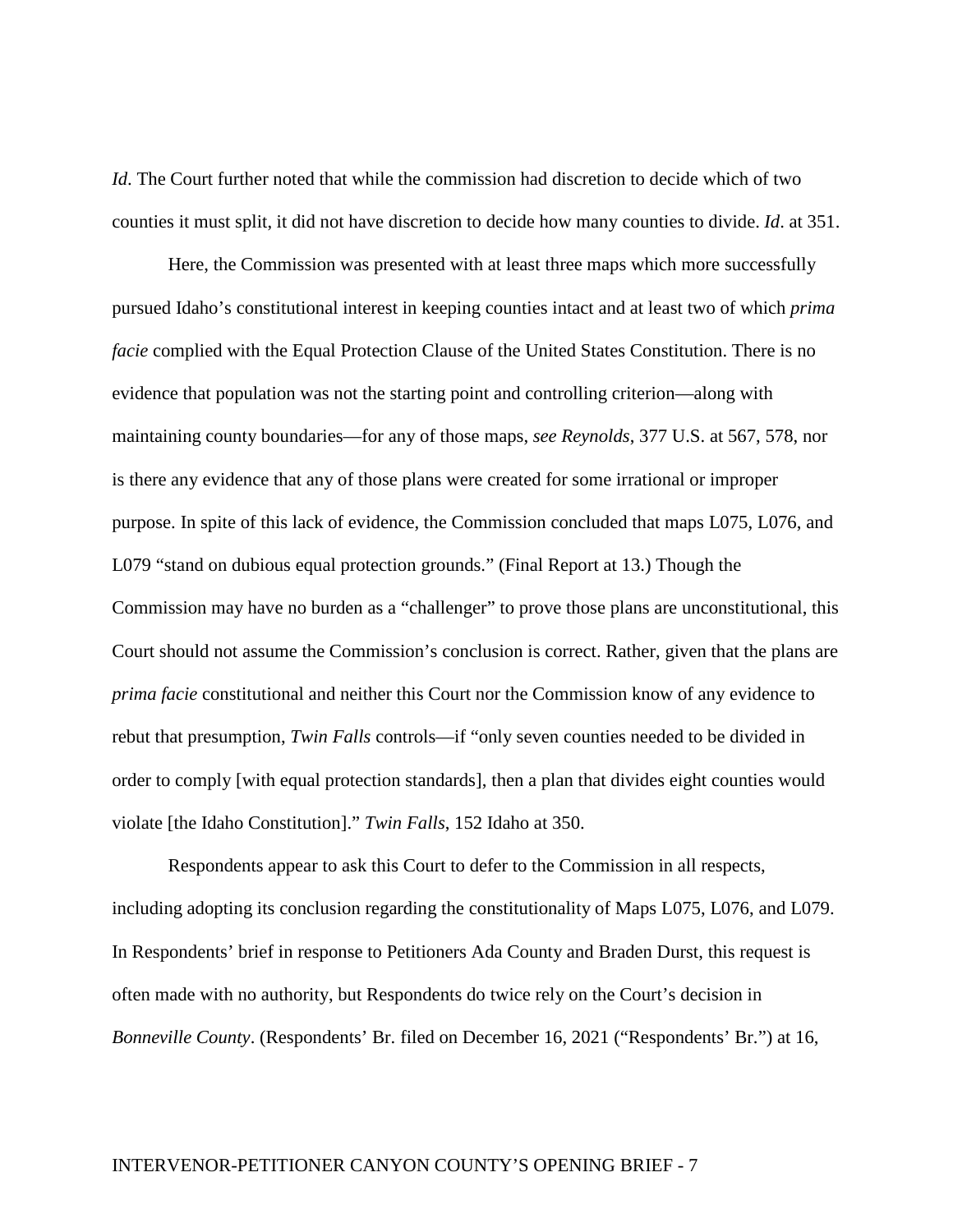31.) This reliance, however, is misplaced. The *Bonneville County* Court was referring first to the statutory precinct splitting prohibition—a prohibition which does not apply if a redistricting commission makes the determination required by Idaho Code section 72-1506(7)—and second to a commission's decision of which of two counties to split where one must be split. *Bonneville County*, 142 Idaho at 472, 474. As noted in *Twin Falls*, the *Bonneville County* Court was not implying that a commission has "the discretion to exceed the limits imposed by either the Constitution or a statute." *Twin Falls*, 152 Idaho at 351. Though the Commission fills a legislative role, it cannot be said that this Court would defer to the legislature's statement that a particular statute is constitutional, nor should it defer to the Commission's conclusion that its map is constitutional and others are not. *Cf. Bonneville County*, 142 Idaho at 472, n.8 ("We believe the same discretion and judgment that was vested in the Legislature when it was drawing districts applies to the Commission, *unless otherwise limited by statute or the constitution*.") (emphasis added).

Respondents attempt to bolster the Commission's conclusion in two ways, but both attempts fail. First, Respondents argue that Map L075 "extremely" underpopulates northern Idaho and that all three maps show regional favoritism. (Respondents' Br. at 24.) There are two fatal flaws in this conclusion. The first is the degree to which Respondents believe these sevencounty-split maps underpopulate northern Idaho. In all three maps, the five northern counties plus Latah County make up districts one through six. These six counties make up 15.9 percent of the state's population. Containing six of the state's thirty-five legislative districts, these northern Idaho residents would elect 17.1 percent of the state's legislature. This difference of just over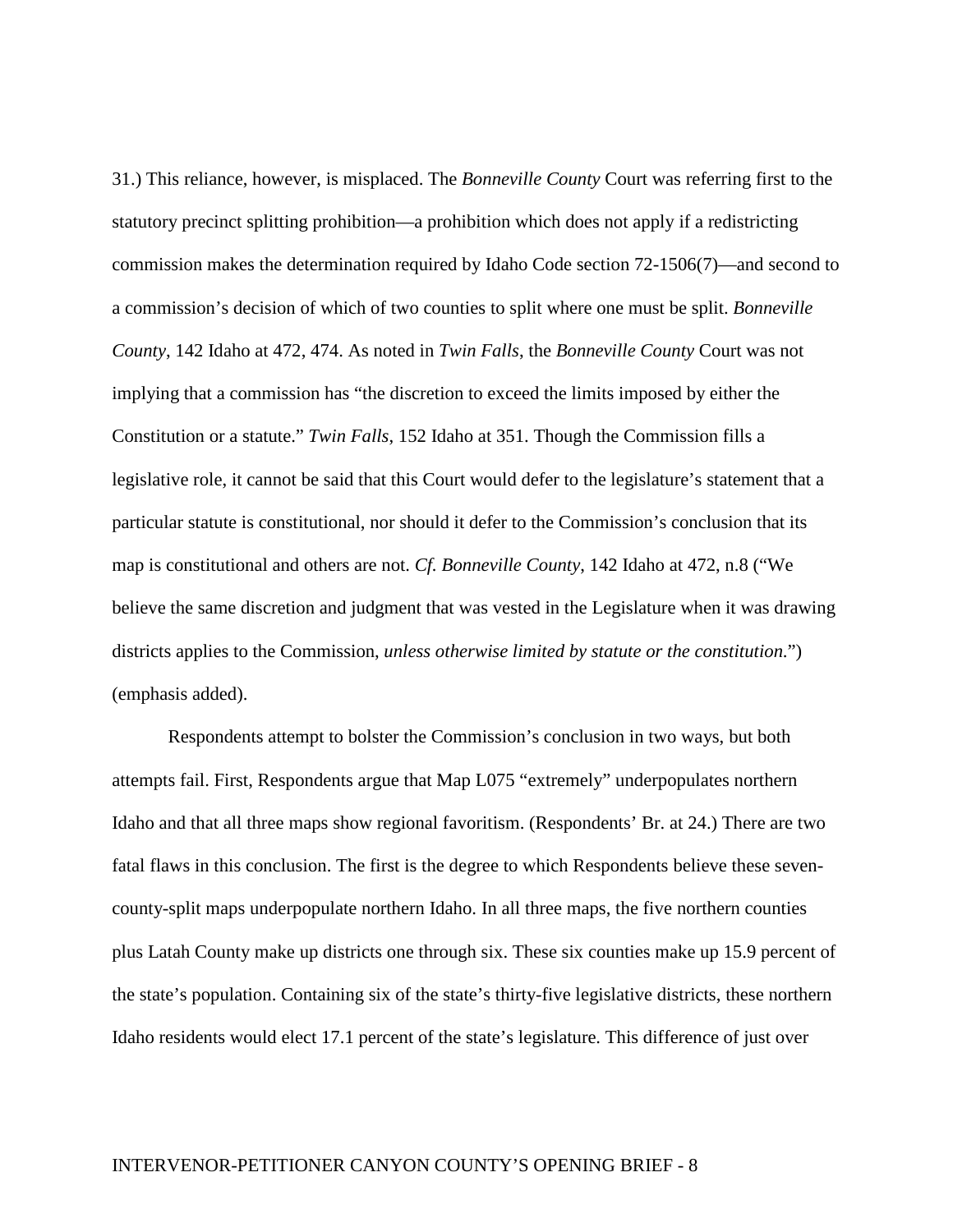one percent can properly be described as "de minimis" not "extreme." *Cf. Brown*, 462 U.S. at 847 (affirming that a difference of 0.69 percent in the ratio of legislators elected by seven counties under one apportionment plan versus another is "de minimis"). Additionally, the maximum population deviation in all three maps is less than ten percent and therefore minor. *Harris*, 136 S.Ct. at 1307 ("We have defined as 'minor deviations' those in 'an apportionment plan with a maximum population deviation under 10%.") (internal citation omitted). Respondents admit as much. (Respondents' Br. at 18 ("A minor deviation is a maximum population deviation under 10%.").)

The second flaw in Respondents' regional favoritism argument is that they have offered—and the Court has previously found—"no authority for the argument that the Commission had a duty to spread negative deviations as evenly as possible across the state." *Bonneville County*, 142 Idaho at 470. Likewise, in evaluating whether a map could be drawn to divide fewer counties, "a regional deviation, by itself, is not enough to overcome the presumption of constitutionality." *See id*. Again, Respondents admit as much. (Respondents' Br. at 25 ("[I]t is enough to strike down a map as a violation of equal protection if the map demonstrates regional under and overpopulation *and* there is evidence that the drafter intended to protect a specific region.") (emphasis added).) Here, there is no evidence that the drafters of maps L075, L076, or L079 "intentionally favored one region to the detriment of another." *Id*.

In a second attempt to bolster the Commission's conclusion regarding maps L075, L076, and L079, Respondents' argue that the maps "appear to have been drawn to get to or just under the 10% deviation and stop, which itself suggests a violation of the Equal Protection Clause."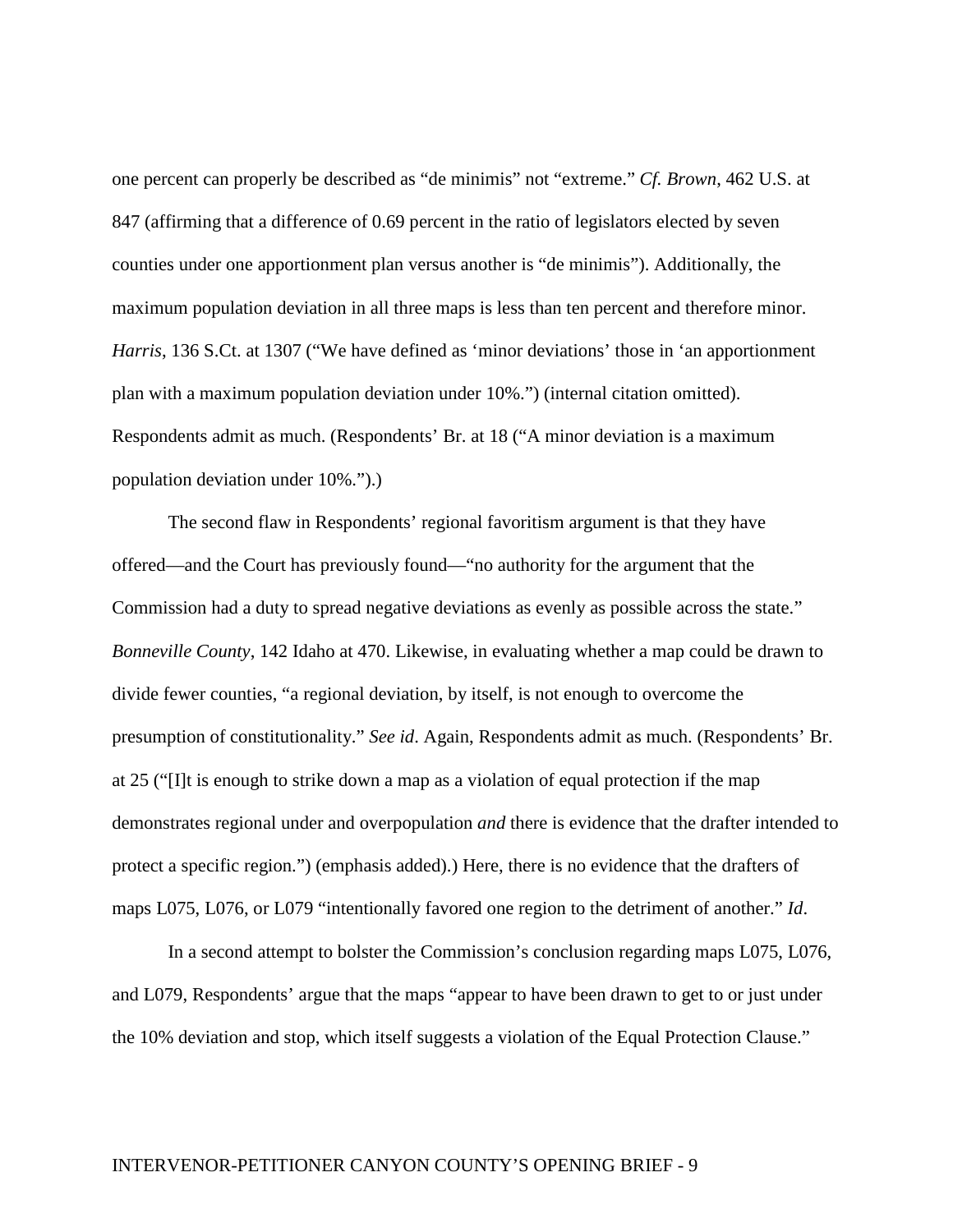(Respondents' Br. at 23.) This criticism, too, fails. While the *sole* redistricting criteria cannot constitutionally be achieving less than ten percent maximum deviation, *see Perez v. Abbott*, 250 F. Supp. 3d. 123, 202 (W.D. Tex. 2017); *Larios v. Cox*, 300 F. Supp. 2d. 1320, 1341 (N.D. Ga. 2004), there is no evidence of that being a sole or even predominant factor in Maps L075, L076, or L079. Rather, those maps better pursue the constitutionally acceptable criteria of maintaining political subdivisions than does Map L03.

Still, in their effort to discredit those maps, Respondents ask this Court to unequally apply two principles in their favor. First, Respondents argue that the Court should disregard the number of times a county is divided externally (Respondents' Br. at 1), yet they criticize Maps L075, L076, and L079 because each splits certain counties more times than Map L03 does (Respondents' Br. at 26-27). Second and relatedly, Respondents criticize Map L084 as violating the Equal Protection Clause because it "avoids dividing Ada County externally at the expense of dividing Bonneville County externally one more time than is necessary" (Respondents' Br. at 36), yet immediately thereafter Respondents tell this Court, "The total number of times that Plan L03 divides counties externally compared to other plans *is irrelevant* to determining whether the Commission complied with the Idaho Constitution" (*id*. (emphasis added)). If Respondents' criticism of Map L084 is a fair one, then the reverse could just as fairly be said: Map L03 violates the Equal Protection Clause because it externally divides Bonneville County one less time at the expense of dividing Ada County. Petitioner Canyon County does not believe this to be the case, but Respondents' arguments are unavailing.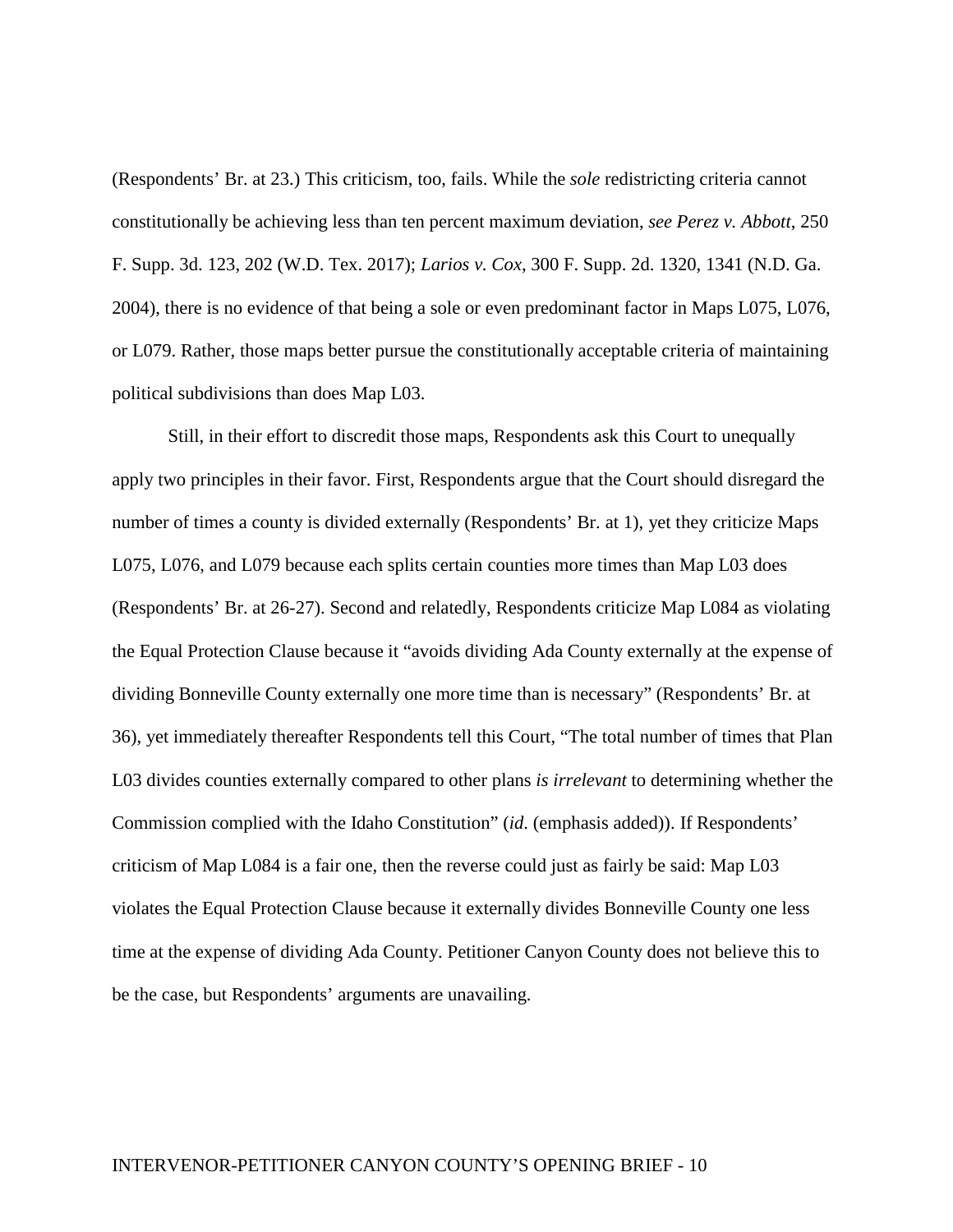It is clear that a strict one-person, one-vote standard must yield to other legitimate and substantial state interests at some point. It is also clear that, in most instances, this point extends to ten percent maximum deviation. Therefore, under Idaho's Constitution and to the extent a maximum deviation under ten percent can still be achieved, the Commission was required to pursue the legitimate and substantial state interest of keeping counties undivided rather than pursuing their more stringent sub-six percent maximum deviation at the expense of county cohesion. Because the presumptively constitutional maps discussed above divide fewer counties than Map L03 and because this Court has no evidence that these maps in fact violate the Equal Protection Clause, Map L03 is unconstitutional under the Idaho Constitution.

### **II. The Court should clarify or expand the interpretation of the Idaho Constitution to consider the number of times an individual county is externally divided.**

Because considering external divisions is supported by both common sense and the Court's decision in *Bingham County v. Idaho Commission for Reapportionment,* 137 Idaho 870 (2002), this Court should hold that the Idaho Constitution concerns not only the number of counties that are divided but also the number of times those counties are divided externally. In *Bingham County* the Court addressed the number of times a county is split stating, "However, to the extent possible, counties should not be split, or the splits should be kept to the minimum possible while meeting equal protection standards." *Id*. at 875. Interpreting Article III, section 5 of the Idaho Constitution, the Court also addressed the practice of parsing out portions of a county: "A county may not be divided and parsed out to areas outside the county to achieve ideal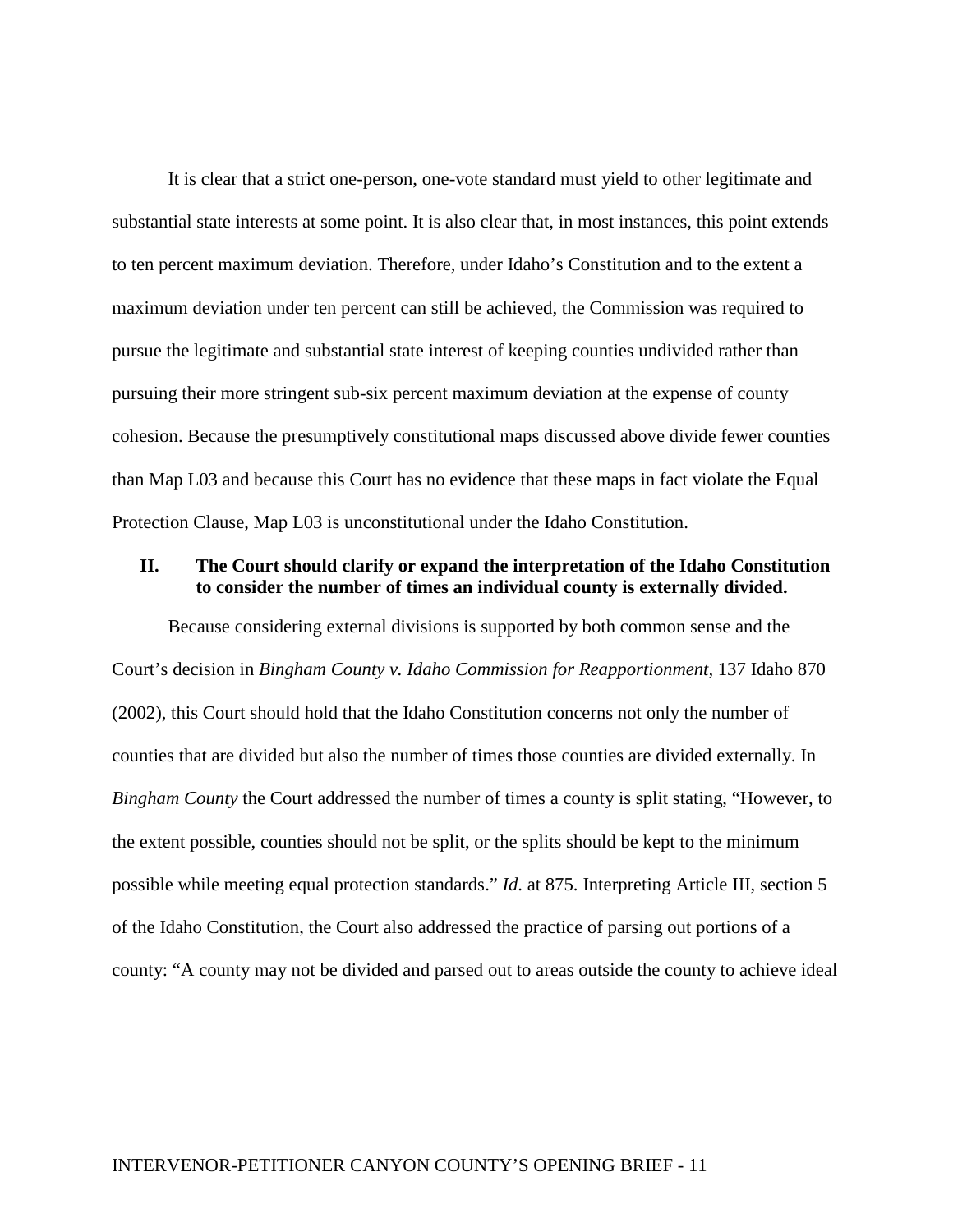district size, if that goal is attainable without extending the district outside the county." *Id*. at 874.

This idea that favoring the internal split of a county over an external split or parsing out is in line with the text of the Idaho Constitution. Article III, section 5 (emphasis added) states, in part,

> A senatorial or representative district, when more than one county shall constitute the same, shall be composed of contiguous counties, and a county may be divided in creating districts only to the extent it is reasonably determined by statute that counties must be divided to create senatorial and representative districts which comply with the constitution of the United States. *A county may be divided into more than one legislative district when districts are wholly contained within a single county*.

The emphasized sentence appears to qualify the preceding prohibition and could reasonably be interpreted to mean that the county divisions required for equal protection can only be internal, not external. That interpretation may not be possible to strictly follow, but that does not mean that the number of times a county is divided is irrelevant as Respondents claim. (Respondents' Br. at 36.)

Were the Court to follow Respondents' interpretation of the Idaho Constitution, it would lead to absurd results. Under Respondents' interpretation, because Canyon County has too many residents to divide it internally into ideally-sized districts, Canyon County must be divided; and because Canyon County must be divided, it can be parsed out a dozen times or more if desired. In other words, if a county must be divided once, then there is no longer any prohibition on dividing it further. That is not the law. As the Court explained in *Bingham County*,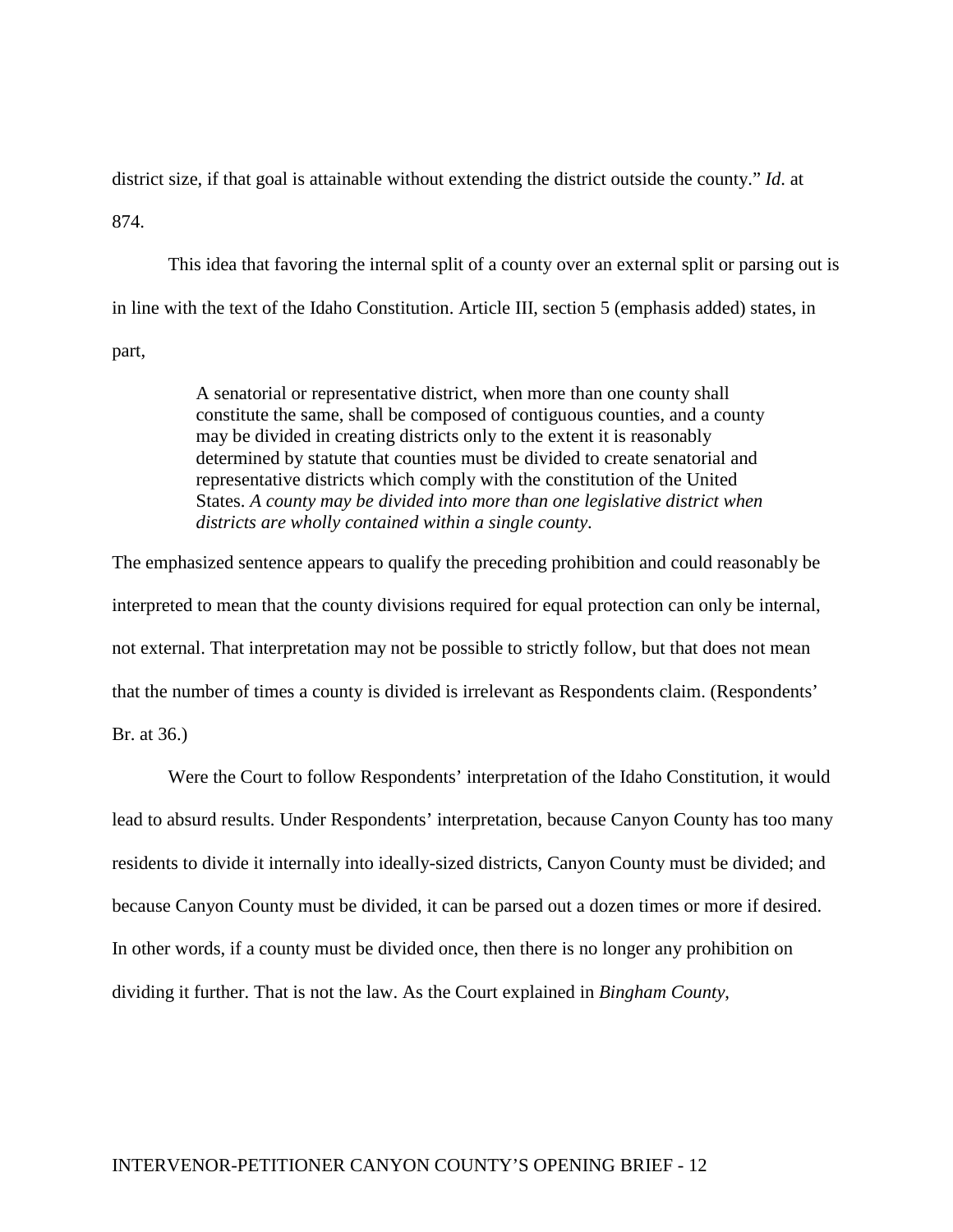"Obviously, to the extent that a county contains more people than allowed in a legislative district, the county must be split. However, this does not mean that a county may be divided and aligned with other counties to achieve ideal district size if that ideal district size may be achieved by internal division of the county."

*Id.* at 874. Thus, the Commission and the Court should consider the number of times a county is externally divided or parsed out. This consideration comports with the legitimate state interests of maintaining political subdivisions as opposed to breaking up those political subdivisions to combine with others as occurred in Map L03.

Here, that dividing and aligning to achieve ideal district size is precisely what happened with Canyon County. Petitioner Ada County explained these and other parsings in section B2 of its brief, adopted herein by reference pursuant to Idaho Appellate Rule 35(h). (Petitioner Ada County's Br. at 11-13.) As noted by Petitioner Ada County, Map L03 parses out thirty percent of Canyon County's residents to form districts with other counties. (*Id*. at 12.) This left Canyon County with only three wholly internal districts. By contrast, Canyon County previously had four wholly internal districts. *See* Idaho Legislature, *Map L93* (adopted in 2012) https://legislature. idaho.gov/wp-content/uploads/redistricting/2011/L93.pdf (accessed Dec. 20, 2021). This decrease in internal districts came despite Canyon County's population growing by twenty-two percent—more than the state average. Idaho Legislature, *Population Count by County*, https://legislature.idaho.gov/wp-content/uploads/redistricting/2021/Counties.pdf (accessed Dec. 20, 2021). Because political subdivisions like counties provide a sense of community that "tends to foster effective representation," *Carstens v. Lamm*, 543 F. Supp. 68, 88 (D. Colo. 1982), the decrease in internal districts could appear to voters like a decrease in representation.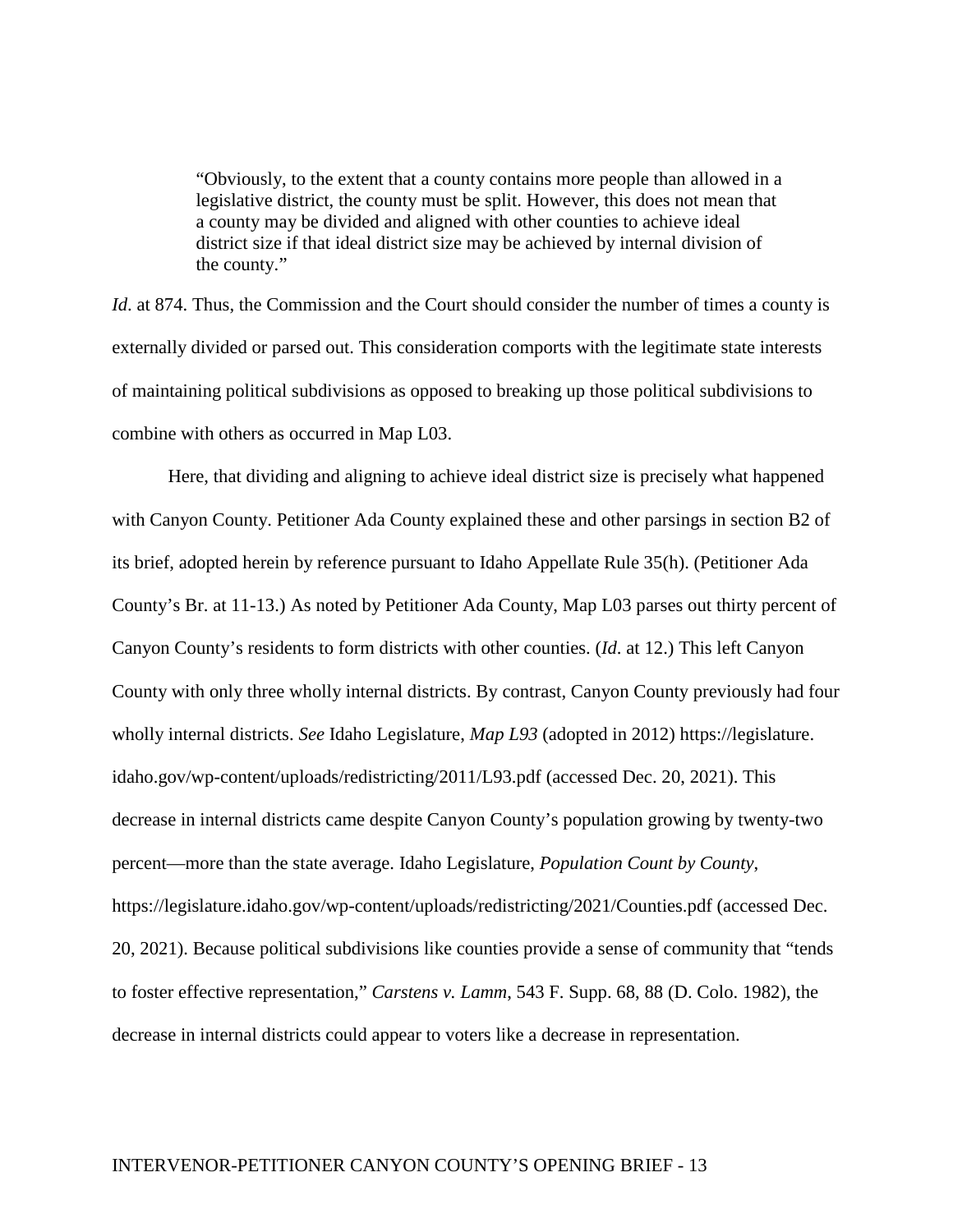In line with *Bingham County*, the Commission found that Canyon County must be divided due to an extra 20,921 residents after predicting ideally-sized internal districts. (Final Report at 21.) While *Bingham County* certainly allows for that split of nine percent of Canyon County residents, sufficient justification does not exist to parse out more than three times that many residents. The Commission explained these extra splits by referring to its general finding that Canyon County must be divided. *See* (Final Report at 46 ("The rationale for splitting Canyon County externally was provided in General Legislative Plan Finding 3.D."), 48 ("In General Legislative Plan Findings 3.A. and 3.D. above, the Commission explained its rationale for dividing Ada and Canyon Counties externally.").) However, this general explanation is insufficient to justify violating the constitutional instruction that Canyon County "may be divided into more than one legislative district when districts are wholly contained within a single county." Other rationales, like combining communities with similar legislative concerns, *see*  (Final Report at 72), are necessarily secondary to the constitutional requirement to maintain counties. *See Bingham County*, 137 Idaho at 876 (holding that, however laudatory, statutory goals "are subordinate to the threshold standard of Article III, § 5 that counties may not be divided unnecessarily"); (Final Report at 72).

#### **CONCLUSION**

For the foregoing reasons, Petitioner Canyon County requests that this Court declare that Map L03 unconstitutional, issue a Writ of Prohibition, and remand this matter to the Commission for review and revision.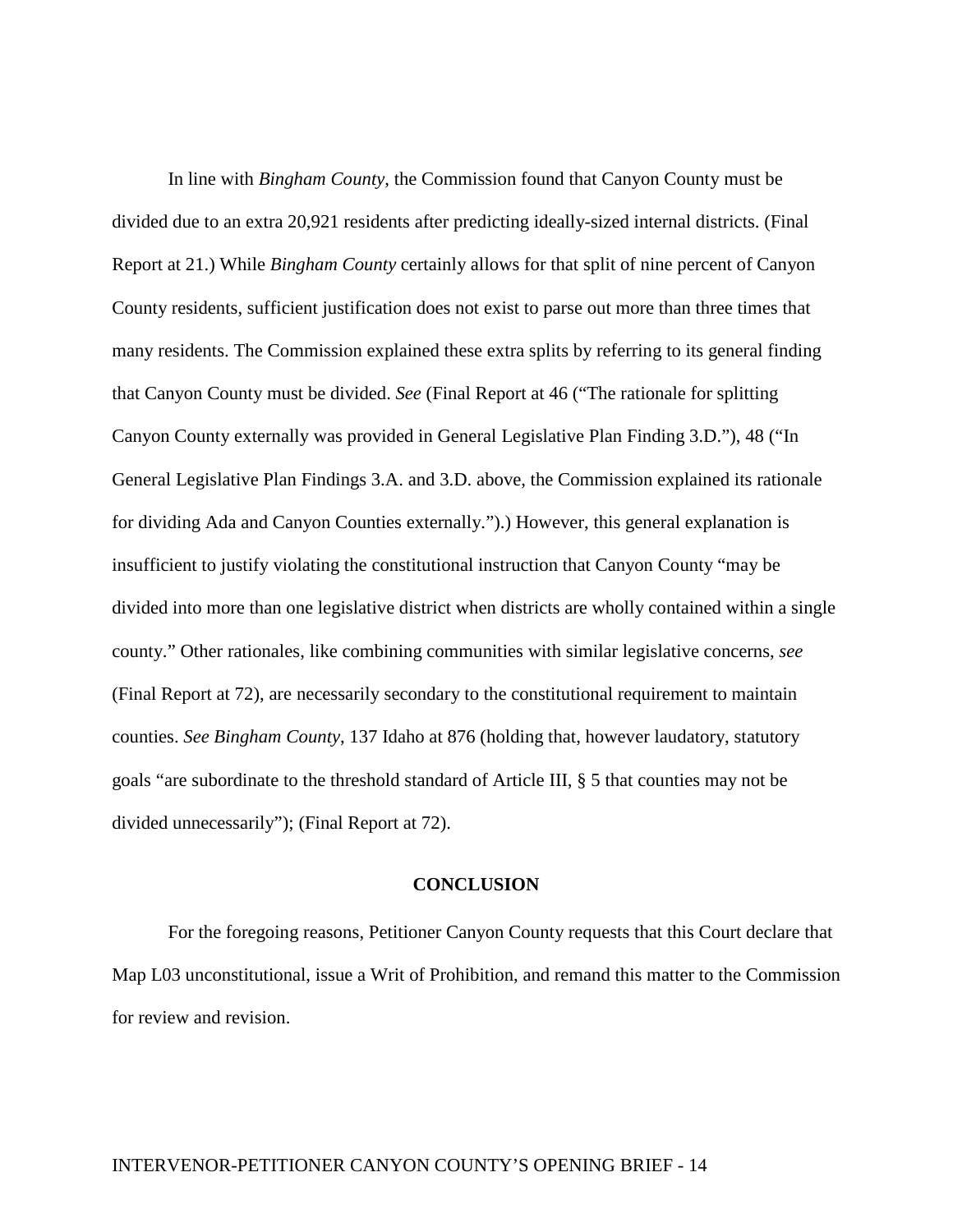Respectfully submitted this 22nd day of December, 2021.

\_\_\_\_\_\_\_\_\_\_\_\_\_\_\_\_\_\_\_\_\_\_\_\_\_\_\_\_\_\_\_\_\_\_\_\_ */s/ Alexis Klempel*

ALEXIS KLEMPEL Deputy Prosecuting Attorney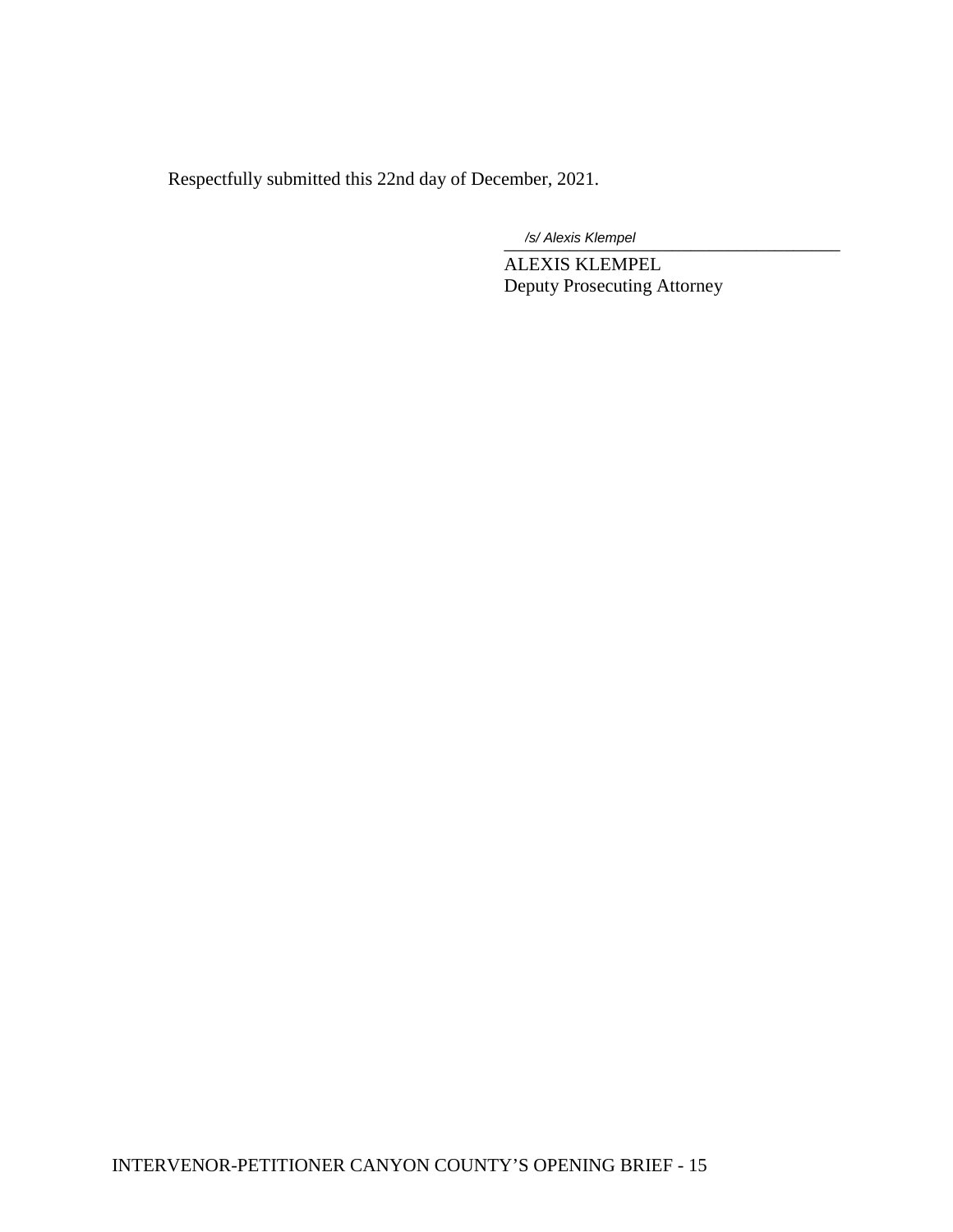### **CERTIFICATE OF SERVICE**

I hereby certify that on a true and correct copy of the foregoing **INTERVENOR-PETITIONER CANYON COUNTY'S OPENING BRIEF** was served on the following in the manner indicated on this 22nd day of December, 2021.

| <b>Idaho Commission for Reapportionment</b> | $\lceil$   U.S. Mail |
|---------------------------------------------|----------------------|
| PO Box 83720                                | $[x]$ Email          |
| Boise, Idaho 83720                          | $[x]$ Efile          |
| redistricting@redistricting.idaho.gov       | [ ] Hand Delivery    |
|                                             |                      |

Lawrence Denney Idaho Secretary of State  $450$  N.  $4<sup>th</sup>$  Street Boise, ID 83702 elections@sos.idaho.gov

Idaho Attorney General Counsel for Respondents Office of the Attorney General PO Box 83720 Boise, Idaho 83720 megan.larrondo@ag.idaho.gov robert.berry@ag.idaho.gov cory.carone@ag.idaho.gov

Lorna K. Jorgensen Leon Samuels Ada County Prosecutor's Office 200 W. Front Street, Room 3191 Boise, Idaho 83702 civilpafiles@adaweb.net

- [ ] U.S. Mail [x ] Email  $[x]$  Efile [ ] Hand Delivery
- [  $]$  U.S. Mail [x ] Email  $[x]$  Efile [ ] Hand Delivery
- [  $]$  U.S. Mail [x ] Email  $[x]$  Efile [ ] Hand Delivery